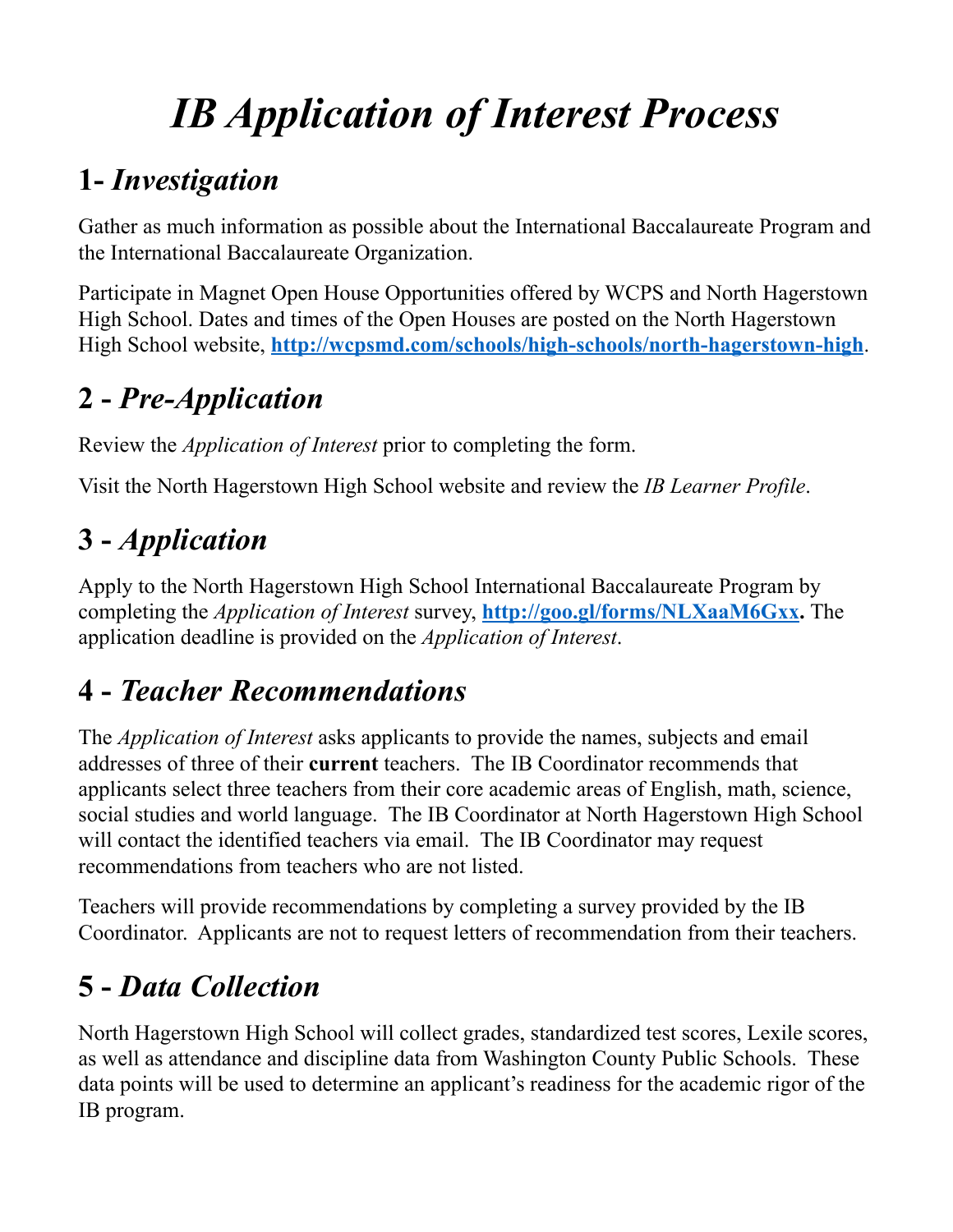#### **6 -** *Interview*

Applicants must participate in an interview with the North Hagerstown High School International Baccalaureate Team. When completing the *Application of Interest,* applicants must select an appointment time to be interviewed by the IB team.

Applicants may expect the interview to last 15 minutes. Applicants will be interviewed by an IB Team member for five minutes then rotate to another team member. Following one final rotation the interview is complete.

Interviews will take place in the last week of January. Interview times are 4:00, 4:20, 4:40, 5:00, 5:20, or 5:40.

#### **7 -***Recommendation*

Prior to March 1, the IB Coordinator will contact applicants via email with the IB Team's recommendation. Students recommended for the IB Program will be provided with a *Course Selection* survey link to select courses for the freshman year.

The *Course Selection* survey will also ask students to make an appointment to attend a Four-Year Planning meeting. During the Four-Year Planning meeting, students and parents are familiarized with the uniqueness of the North High master schedule then create a Four-Year Plan that demonstrates how student can meet the graduation requires required by the State of Maryland **and** the requirements for an International Baccalaureate diploma.

Out-of-District students recommended for the IB Program will be required to complete and submit an IB Magnet Attendance Agreement.

#### **8 -** *Scheduling*

Using the selections from the *Course Selection* survey, a preliminary schedule will be created for students recommended for the IB program.

Following the Four-Year Planning meetings, each preliminary schedule will be checked against the Four-Year Plan and corrections will be made.

Student schedules are usually available in August. Students must immediately contact the IB Coordinator via email if a scheduling issue is identified. The IB coordinator will make all scheduling corrections for IB students.

#### **9 -** *Enrollment*

Students recommended for the IB Program, who do not live in the North Hagerstown High School attendance district, must officially enroll into North Hagerstown High School by contacting the North High guidance staff to complete the enrollment process. The